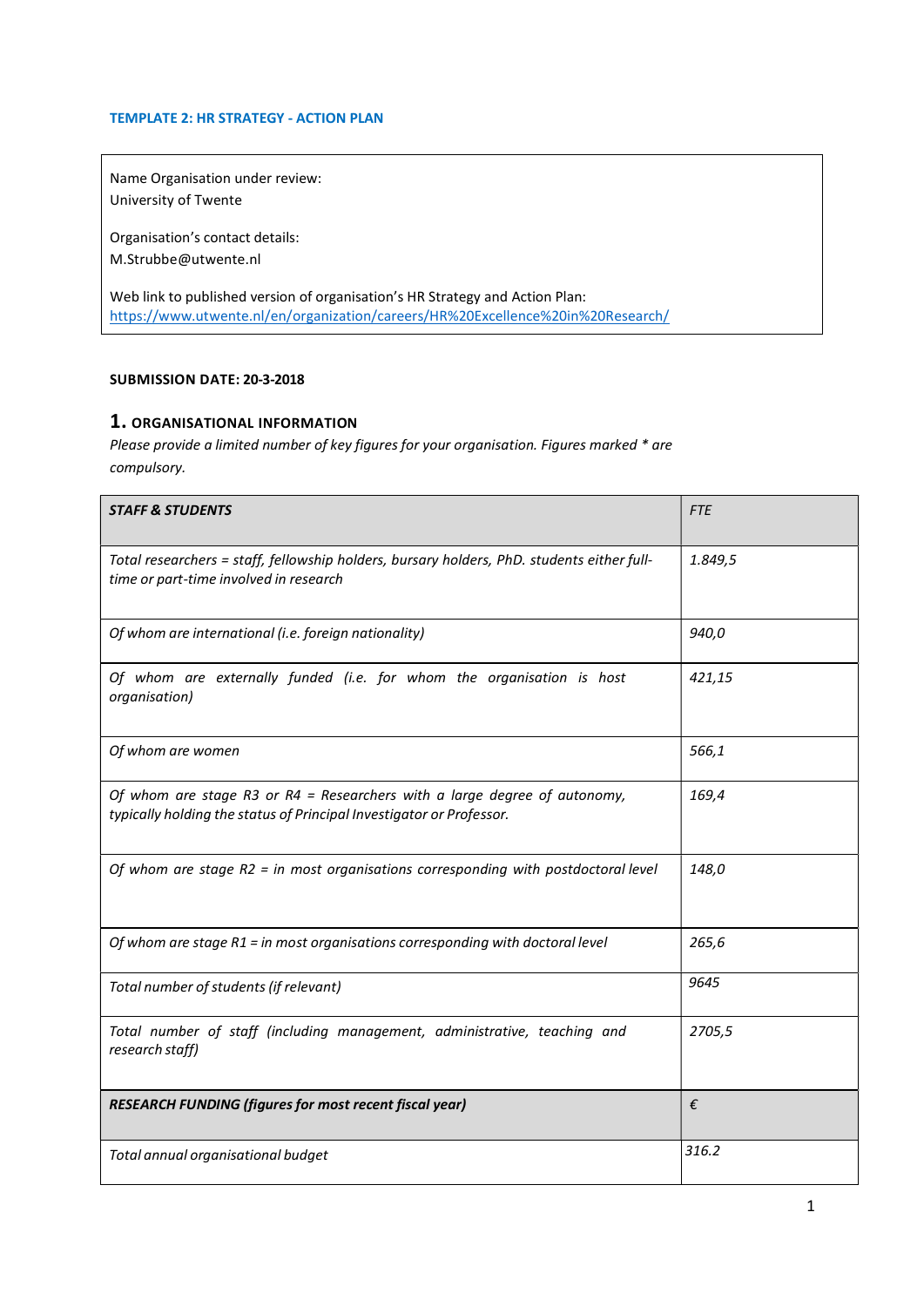| Annual organisational direct government funding (designated for research)                                                                           | 233.1 |
|-----------------------------------------------------------------------------------------------------------------------------------------------------|-------|
| Annual competitive government-sourced funding (designated for research,<br>obtained in competition with other organisations – including EU funding) | 44.9  |
| Annual funding from private, non-government sources, designated for research                                                                        | 38.2  |

ORGANISATIONAL PROFILE (a very brief description of your organisation, max. 100 words)

The University of Twente (UT), founded in 1961, is a young, entrepreneurial university that is at the forefront of new technology as a catalyst for change, innovation and progress in society. Its motto is 'High Tech, Human Touch'. UT has approximately 10,000 students and 3,300 staff (including 1,500 academic staff).

The university has an impressive track record in the field of valorization of research results. With its unique location centred on one campus, it has short lines of communication, meaning decisive action can be taken quickly and innovative paths can be chosen. Entrepreneurship is in UT's genes. Our campus boasts some 100 student-founded companies. In addition, the university has generated more than 900 successful spin-off companies (which in turn have generated over 7,000 jobs). Novel-T encourages and facilitates new entrepreneurs.

The University of Twente adopted its ambitious strategy, entitled Vision 2020, in 2014. With the strategy, the university hopes to raise the bar considerably.

To visualize Vision 2020 we made an animation. Read more about our ambitions in the brochure.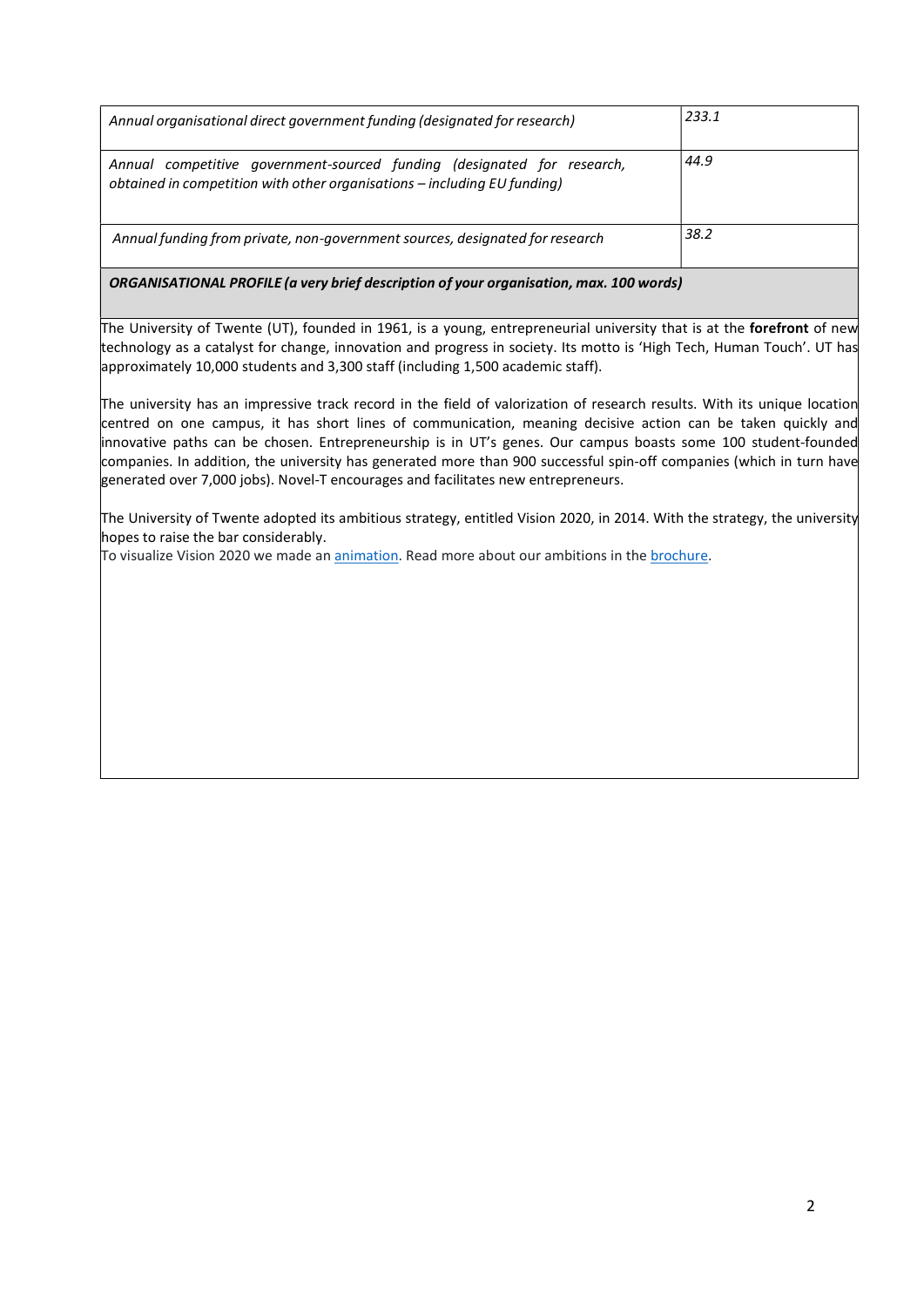## 2. NARRATIVE (MAX. 2 PAGES)

Please provide an overview of the organisation in terms of the current strengths and weaknesses of the current policy and practice under the four thematic headings of the Charter and Code at your organization.

#### Narrative University of Twente

On the ethical and professional aspect chapter the University of Twente is fully compliant. The only part of this aspect with room for improvement is the evaluation / appraisal part. The university has systems in place and they are used, but during the interviews with academic staff they saw two areas with room for improvement. The system could be more stringent. On the other hand the evaluation system was also not focused on helping staff move up the ranks. In 2017 the UT developed an annual appraisal training for both staff and managers, focusing on assessment, SMART outcome agreements and career development Training course was rated an average 8 out of 10 in assessments The UT wants to explore the option of online training in the field of annual appraisal for both staff and managers. When it comes to committee based reviews the University of Twente needs to establish an appraisal system whereby external and/or overseas parties are involved in assessment committees. This system must be integrated in the system used to assess tenure track candidates.

On the recruitment and selection chapter the University of Twente has several improvements to make. Recruitment needs to be more open and more positions need to be published. Our aim is to publish at least 60% of all academic positions by 2018. This can be measured by comparing the number of vacancies in out ATS (currently peopleXS) and the number of new hires entered into our payroll system (currently Oracle). In 2017 we have implemented a tool called Textio to improve our vacancy texts and also be aware of using gender neutral wording when publishing vacancies. Also many of the policies that are in place within the organization need to be written down, published and monitored.

On the selection part of this chapter there is room for improvement in training the selection committees on structured as well as gender neutral interviewing. These committees will also be trained to value teaching excellence. Improvements also need to be made in monitoring feedback to applicants as well as the time a procedure takes. We are fully compliant where merit based judging is concerned, but still looking to improve this part. The University of Twente has the goal to expand merit based selection by not only looking at the hard competences, but also the soft skills that are necessary for a successful academic career.

On the aspects of training and development the University of Twente is fully compliant with one aspect that has room for improvement. On the aspect of continuous professional development the university has already launched several training programs and courses to improve this aspect. From 2016 on many courses are offered in English and there are also English language courses for those who need to improve their English.

Lastly the aspect of social security and working conditions. The part of social security, funding and salaries are guaranteed under Dutch law, making the University of Twente fully compliant. On the part of participation in decision making bodies, appeals and complaints, intellectual property rights and working conditions we are also fully compliant with HRS4R.

Aspects of this chapter with room for improvement are:

- Gender balance
- Career development
- Value of mobility
- Access to career advice
- Teaching

The University of Twente has an active policy and tools in place to achieve proper gender equality – see, for instance, the UTWIST tenure tracks for female staff. We are slowly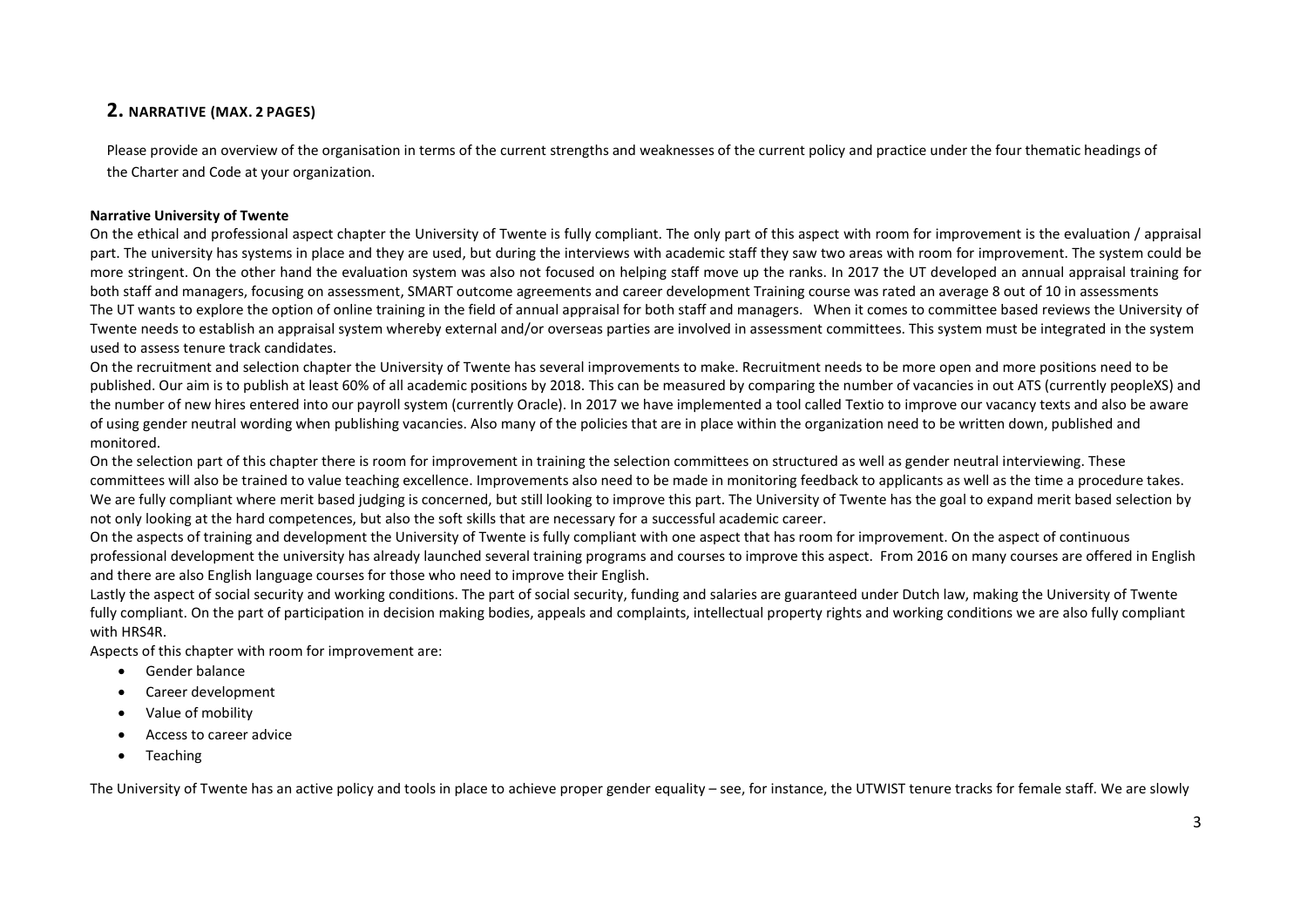heading for greater gender equality, although progress is lagging behind in the higher academic ranks. In addition, different faculties present a different picture. Within the academia we suffer from a leaking pipeline. With every promotion level we lose a relatively higher percentage of female scientist than male scientist. This is a well-known, undesirable, phenomenon that we need to solve.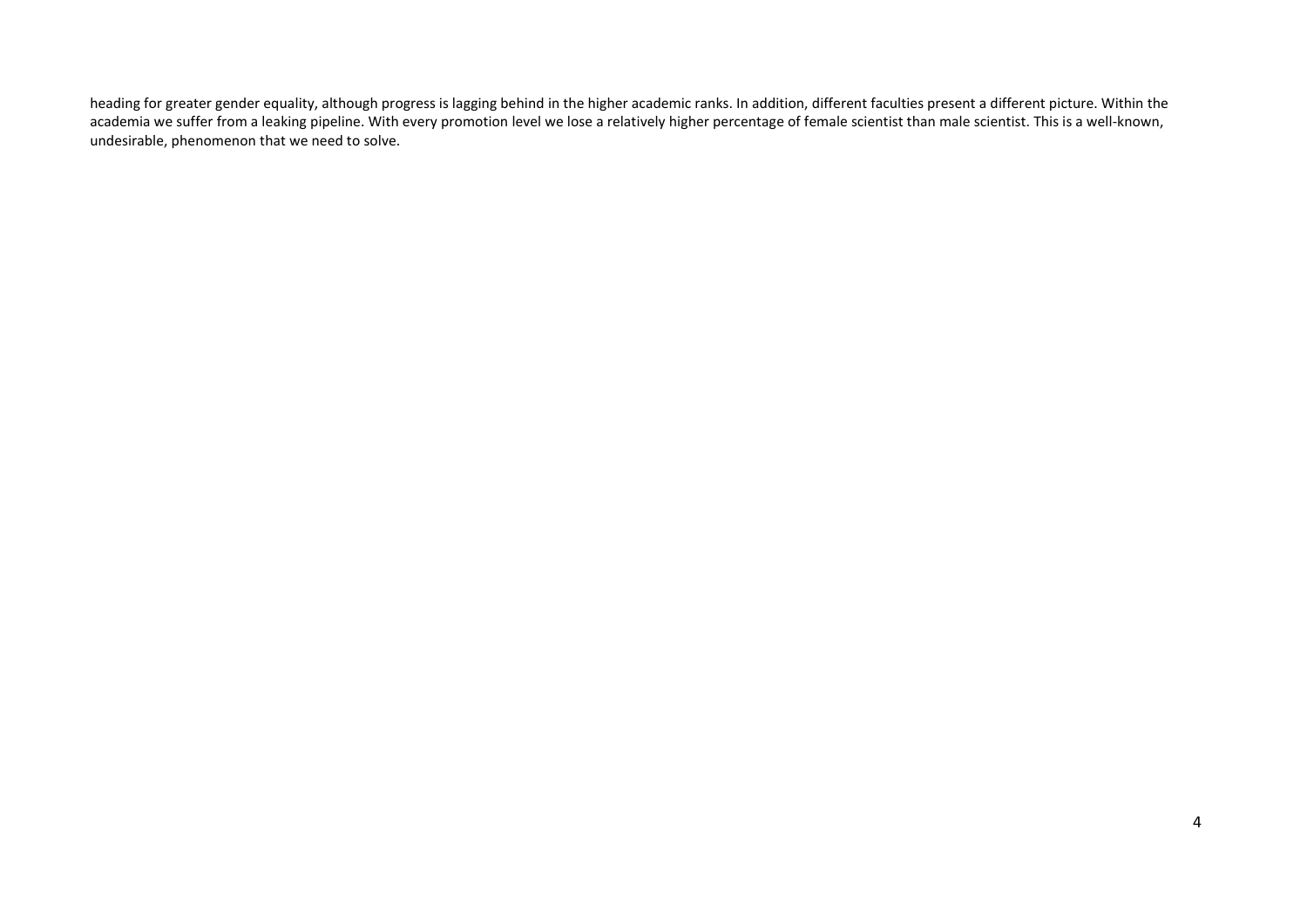# 3. ACTIONS

Please provide a list of all actions to be undertaken in this HR strategy. The list must be accompanied by an extended version in which the actions are described in more detail. The overview must contain at least the following headings: Title action - timing - Responsible Unit - Indicator(s) / Target(s).

#### Actions in time 2018-2020

|               |      | <b>Ethical and professional aspects</b>                                |                                             |     |                  |                |
|---------------|------|------------------------------------------------------------------------|---------------------------------------------|-----|------------------|----------------|
| Principle nr. | Acti | Gap indicated by academic managers, questionnaire and policy           | <b>Title action</b>                         | Τi  | <b>Indicator</b> | Respon         |
|               | on   | analysis                                                               |                                             | mi  |                  | sible          |
|               |      |                                                                        |                                             | ng  |                  | unit           |
| ethical<br>2. | 1.1  | Creating more transparency on this topic                               | of a<br>Concept<br>comprehensive<br>ethics  | 20  | Report           | <b>S&amp;B</b> |
| principles    |      |                                                                        | infrastructure for the University of Twente | 18  | be<br>to         |                |
|               |      |                                                                        |                                             |     | finalized        |                |
|               |      |                                                                        |                                             |     | in 2018          |                |
| ethical<br>2. | 1.2  |                                                                        | Establishment of an updated university-wide | 20  |                  | S&B            |
| principles    |      |                                                                        | ethics infrastructure                       | 19  |                  |                |
| 11.           | 3.1  | The academic managers indicated in their interviews that UT's way of   | Improving the quality of annual appraisals  | To  | By 2019,         | <b>HR</b>      |
| Evaluation/   |      | appraising performance leaves a little to be desired. UT currently     | and ensuring that they focus on career      | be  | all of UT        |                |
| appraisal     |      | employs two appraisal systems: the tenure track system and the         | development as well as results. Developing  | ro  | will<br>use      |                |
| systems       |      | general system (FJUT), which is not sufficiently focused on helping    | new annual appraisal system (contents and   | lle | the new          |                |
|               |      | staff move up the ranks. The FJUT application is used a fair bit (by   | system)                                     | d   | performa         |                |
|               |      | everyone, and regularly), but the system is not quite critical enough. |                                             | ou  | nce              |                |
|               |      |                                                                        |                                             | t   | appraisal        |                |
|               |      |                                                                        |                                             | at  | system           |                |
|               |      |                                                                        |                                             | U   |                  |                |
|               |      |                                                                        |                                             |     |                  |                |
|               |      |                                                                        |                                             | 20  |                  |                |
|               |      |                                                                        |                                             | 19  |                  |                |
| 11.           | 3.2  |                                                                        | Prices and Awards committee starts to       | -20 | Annual           | S&B            |
| Evaluation/a  |      |                                                                        | function as intended                        | 19  | report of        |                |
| ppraisal      |      |                                                                        |                                             |     | Prices           |                |
| systems       |      |                                                                        |                                             |     | and              |                |
|               |      |                                                                        |                                             |     | Award            |                |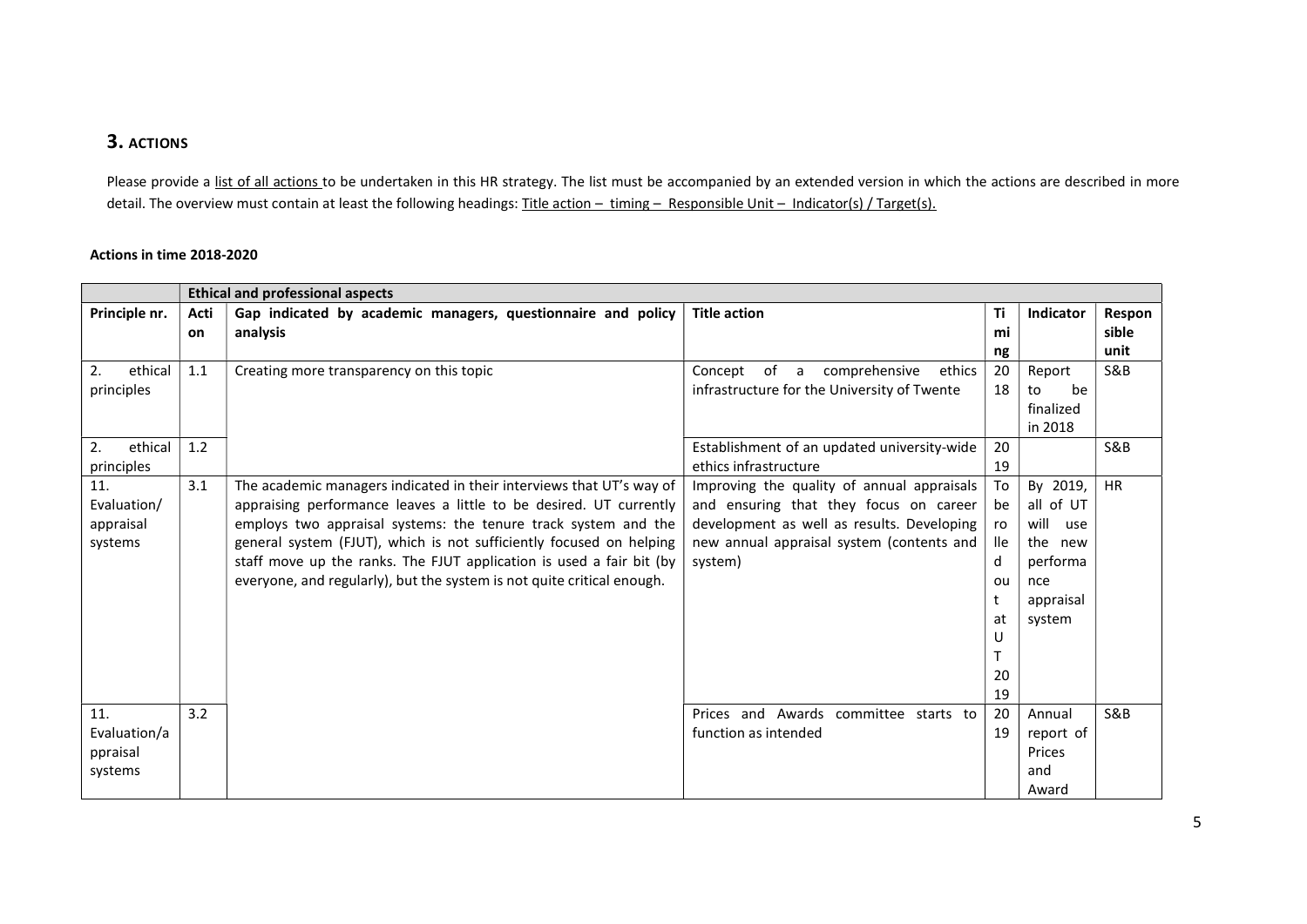| Committ<br>ee |  |
|---------------|--|
|---------------|--|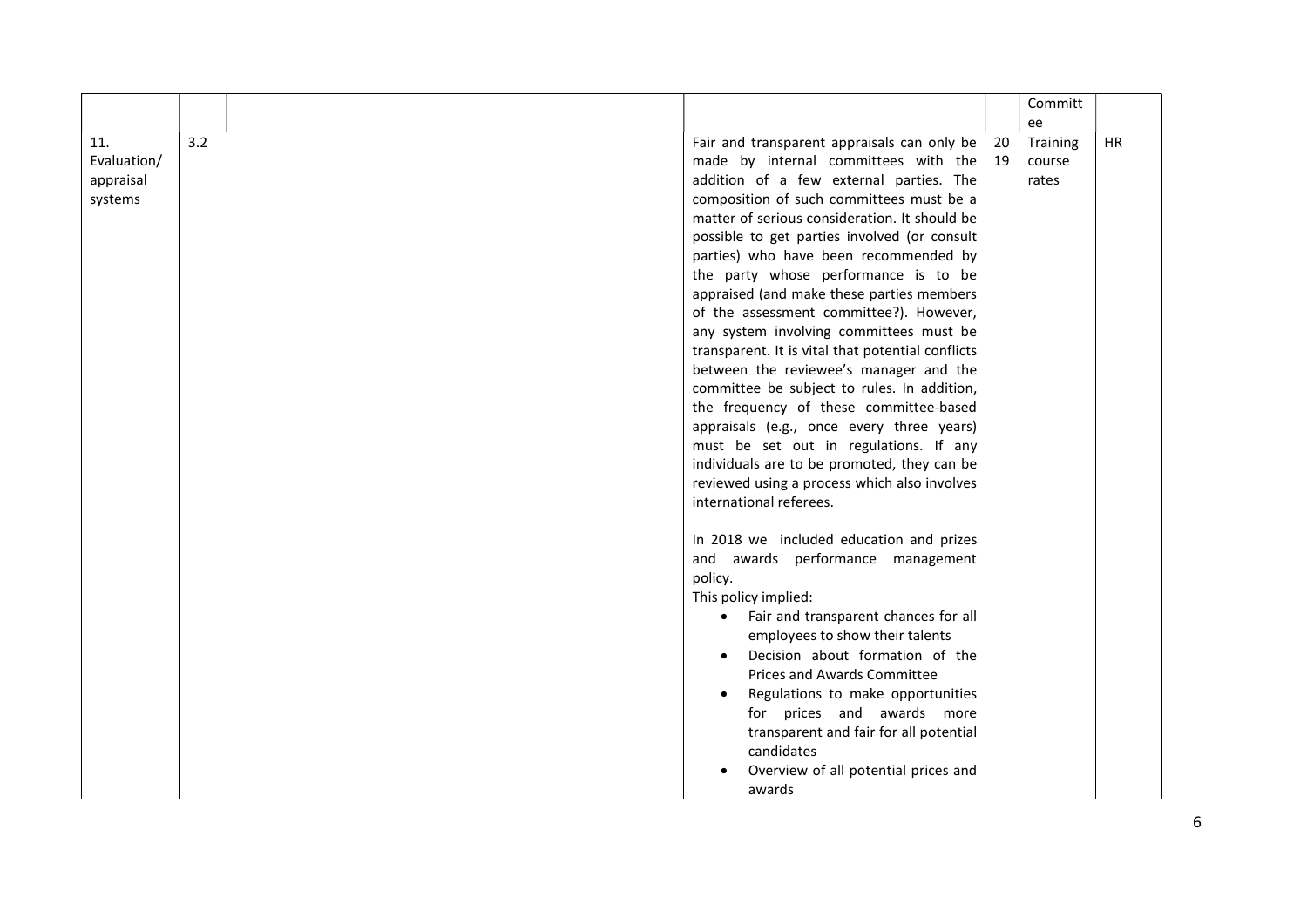|               |      |                                                              | Recruitment |    |          |     |
|---------------|------|--------------------------------------------------------------|-------------|----|----------|-----|
| Principle nr. | Acti | Gap indicated by academic managers, questionnaire and policy | What        | W  | Monitori | Who |
|               | on   | analysis                                                     |             | he | ng       |     |
|               |      |                                                              |             | n  |          |     |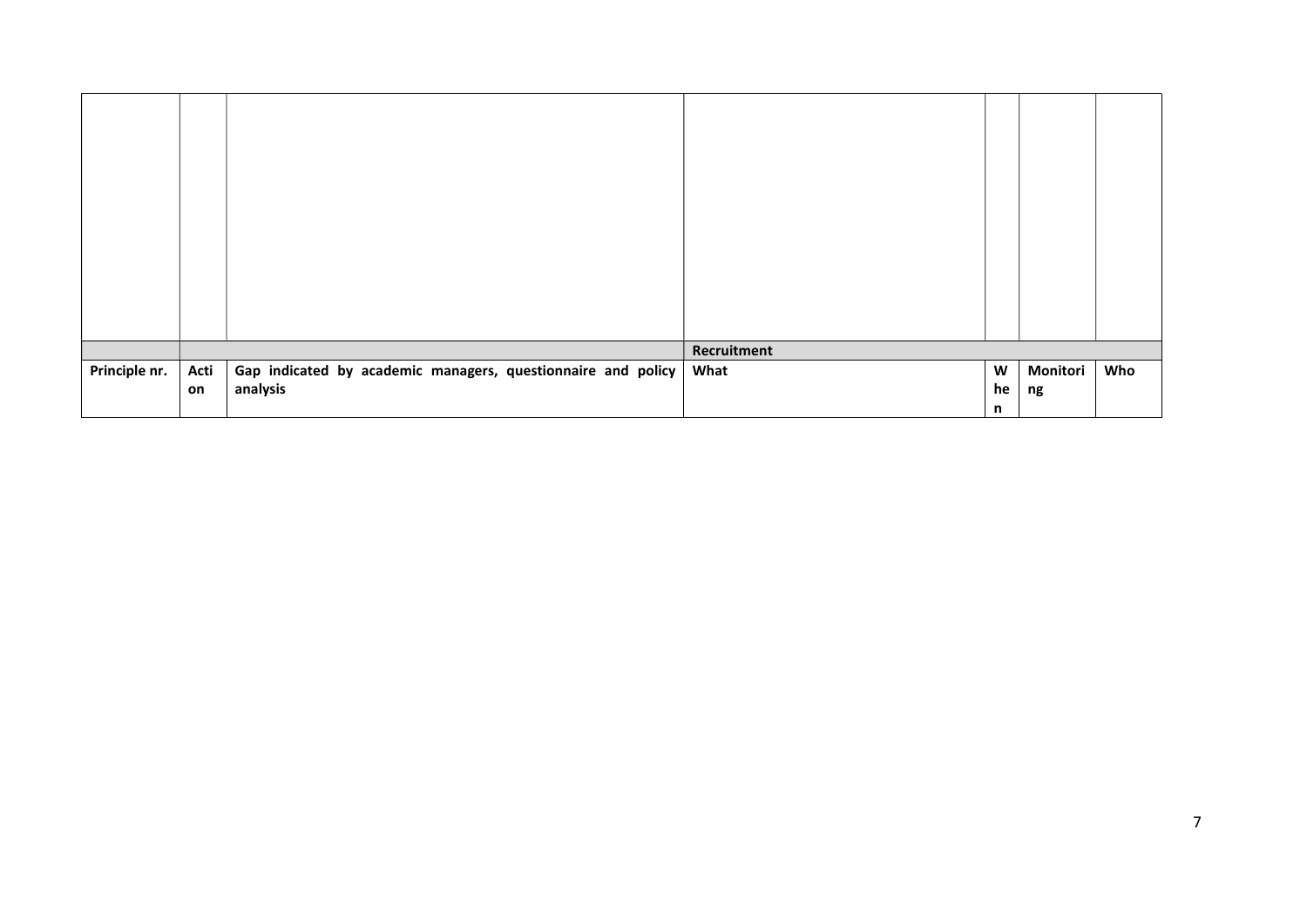| 12.           | 1.1 | We must further implement open and transparent recruitment            | Implementing a strategic recruitment plan       | 20 |            | HR        |
|---------------|-----|-----------------------------------------------------------------------|-------------------------------------------------|----|------------|-----------|
| Recruitment   |     | procedures and emphasize the fact that recruitment procedures have    | 2018-2020 taking into account the OTM-R. A      | 19 |            |           |
|               |     | become more straightforward, which will allow the organization to     | project group installed to improve HR           |    |            |           |
|               |     | operate in a more decisive and customer-oriented fashion. We will     | recruitment services based on customer          |    |            |           |
|               |     | set ourselves even farther apart from our competitors in the job      | needs. Project we will realize to meet these    |    |            |           |
|               |     | market by developing a comprehensive recruitment & onboarding         | goals are:                                      |    |            |           |
|               |     | programme, which will be explained and used during the recruitment    | -Attract female full professors (Hypatia        |    |            |           |
|               |     | process. UT seeks to fill permanent positions by using open           | chairs) to achieve our ambition of 20%          |    |            |           |
|               |     | recruitment procedures where possible. A strategic recruitment plan   | female full professors in 2020                  |    |            |           |
|               |     | taking into account the OTM-R can help the UT to improve the open     | - Improve our awareness and performance         |    |            |           |
|               |     | and transparent recruitment.                                          | of inclusiveness, beyond the perspective of     |    |            |           |
|               |     |                                                                       | gender balance insenior scientic positions.     |    |            |           |
|               |     |                                                                       | An important element is the number of           |    |            |           |
|               |     |                                                                       | "participatiebanen" at UT.                      |    |            |           |
|               |     |                                                                       | - Select and implement a new applicant          |    |            |           |
|               |     |                                                                       | tracking system (replace the current people     |    |            |           |
|               |     |                                                                       | XS)                                             |    |            |           |
|               |     |                                                                       | - Implement the game based assessment of        |    |            |           |
|               |     |                                                                       | soft skills/competences                         |    |            |           |
|               |     |                                                                       | - Better, more attractive job profiles (Boost   |    |            |           |
|               |     |                                                                       | the use of textio, re-use best practice profile |    |            |           |
|               |     |                                                                       | texts and train                                 |    |            |           |
|               |     |                                                                       | management in recruiting skills)                |    |            |           |
|               |     |                                                                       | Improve the onboarding<br>'customer             |    |            |           |
|               |     |                                                                       | journey' of new staff                           |    |            |           |
| 13.           | 1.2 |                                                                       | Developing and implementing a strategic         | 20 | KPI's      | <b>HR</b> |
| Recruitment   |     |                                                                       | recruitment plan 2017-2020 taking into          | 18 | which      |           |
| (code)        |     |                                                                       | account the OTM-R                               |    | are        |           |
|               |     |                                                                       |                                                 | 20 | defined    |           |
|               |     |                                                                       |                                                 | 20 | Checklist  |           |
|               |     |                                                                       |                                                 |    | OTM-R      |           |
| 14. Selection | 2.1 | Academic manager indicated that we must improve committee             | -Formulate Guidelines/framework for             | 20 | Operatio   | <b>HR</b> |
|               |     | members' selection skills by providing these committees with training | advisory appointment committees: 'How to        | 19 | nal        |           |
|               |     | and a UT standard to be met. The HR department will provide           | Scout Talent'. Defining a (differentiated) UT   |    | Recruitm   |           |
|               |     | support with regard to competency-based selection. Job applicants     | selection                                       |    | ent        |           |
|               |     | must receive personal feedback on procedures, stating the reasons     |                                                 |    | toolkit    |           |
|               |     | for the decisions made.                                               | -Developing training and supervising courses    |    | for hiring |           |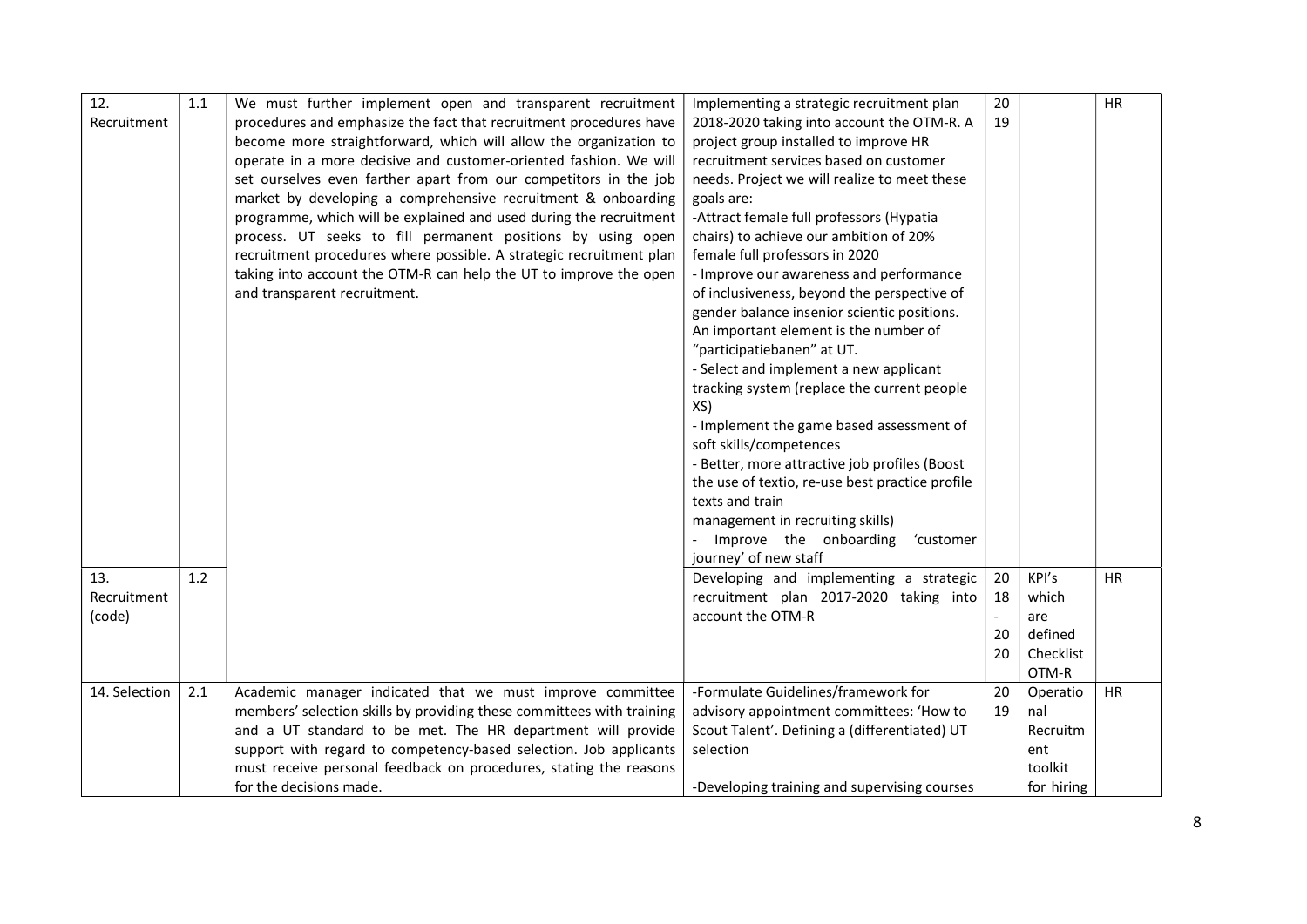|                         |     |                                                                                          | to support faculties and chairs in their<br>selection activities<br>-Developing game based selection tool<br>which will be used in selection of phd<br>candidates.                                                      |          | manager<br>s<br>Career<br>Training<br>Develop<br>ment<br>website<br>Number<br>of<br>applicati<br>ons by<br>departm<br>ent |    |
|-------------------------|-----|------------------------------------------------------------------------------------------|-------------------------------------------------------------------------------------------------------------------------------------------------------------------------------------------------------------------------|----------|---------------------------------------------------------------------------------------------------------------------------|----|
| 15.<br>Transparenc<br>y | 3.1 | Recruitment and selection procedures should be more short, efficient<br>and transparent. | Implementing uniform recruitment<br>procedures<br>Identifying recruitment selection procedures<br>and publicizing these on the recruitment<br>website.<br>The uniform procedures in a new applicant<br>tracking system. | 20<br>19 | An<br>impleme<br>nted<br>system<br>which<br>supports<br>the<br>recruitm<br>ent<br>workflow                                | HR |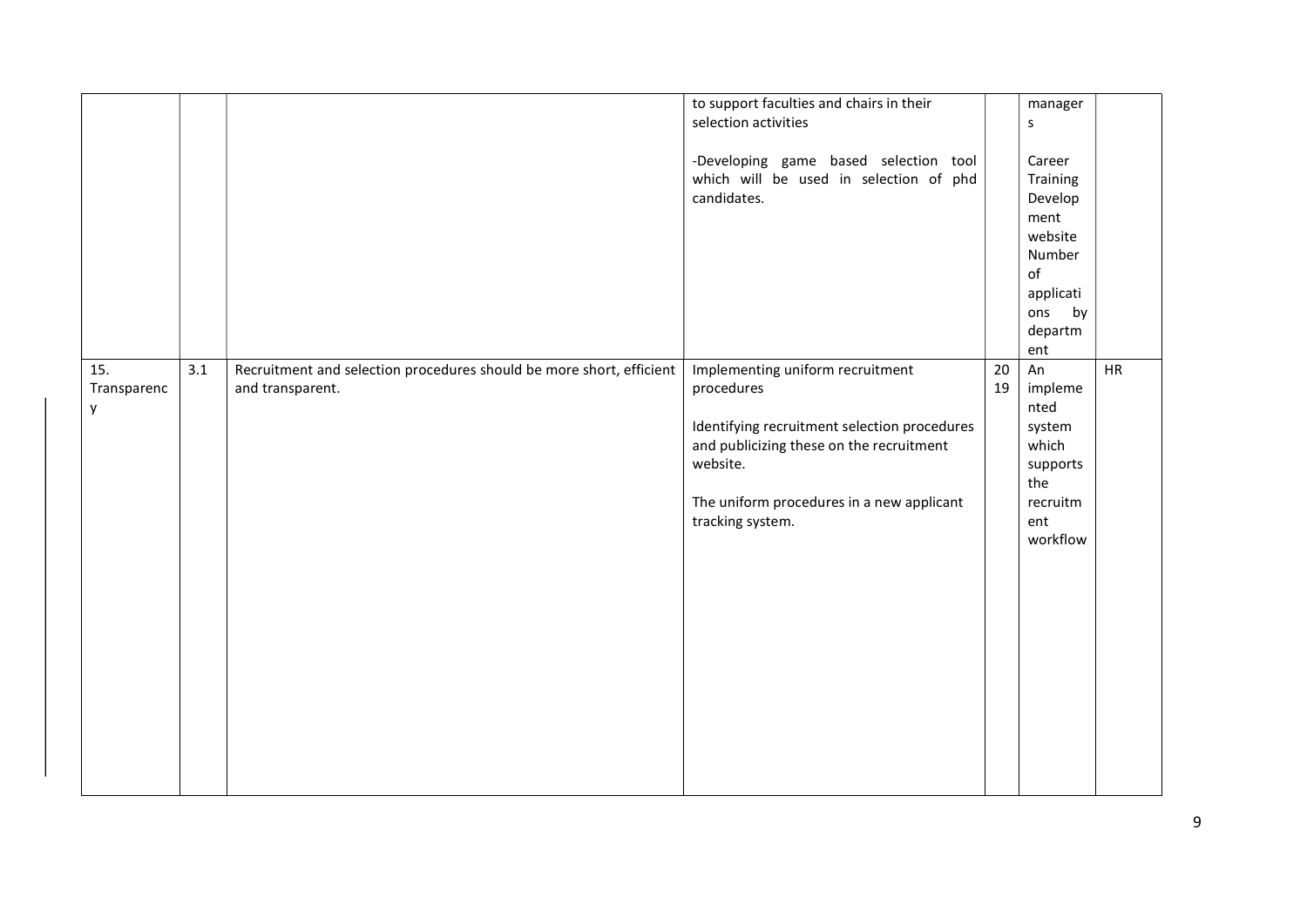|               |                   |                                                                                                                                                                                                                                                                                                                                                                                                                                                                                                                                                                                                                                                    | Working conditions and social security                                                                                                                                                                                                                                                                                                                                                                                                                                                                                                                                                                                                                                                                                            |               |                                                                                                                                              |           |
|---------------|-------------------|----------------------------------------------------------------------------------------------------------------------------------------------------------------------------------------------------------------------------------------------------------------------------------------------------------------------------------------------------------------------------------------------------------------------------------------------------------------------------------------------------------------------------------------------------------------------------------------------------------------------------------------------------|-----------------------------------------------------------------------------------------------------------------------------------------------------------------------------------------------------------------------------------------------------------------------------------------------------------------------------------------------------------------------------------------------------------------------------------------------------------------------------------------------------------------------------------------------------------------------------------------------------------------------------------------------------------------------------------------------------------------------------------|---------------|----------------------------------------------------------------------------------------------------------------------------------------------|-----------|
| Principle nr. | Acti              | Gap indicated by academic managers, questionnaire and policy                                                                                                                                                                                                                                                                                                                                                                                                                                                                                                                                                                                       | What                                                                                                                                                                                                                                                                                                                                                                                                                                                                                                                                                                                                                                                                                                                              | When          | <b>Monitoring</b>                                                                                                                            | Who       |
|               |                   |                                                                                                                                                                                                                                                                                                                                                                                                                                                                                                                                                                                                                                                    |                                                                                                                                                                                                                                                                                                                                                                                                                                                                                                                                                                                                                                                                                                                                   |               |                                                                                                                                              |           |
| 27. Gender    | <b>on</b><br>Nos. | analysis<br>Improvements are made, but we have not yet achieved our desired<br>level yet. The UT ambition is 21 % female full professors in 2020.<br>Therefore an action plan will be implemented.<br>Talent development female talent:<br>http://www.utwente.nl/hr/en/career-professional-<br>development/talent-development/female-talent/<br>Funding for women:<br>https://www.utwente.nl/en/ffnt/useful-links/<br>Several courses are offered to support academic careers:<br>https://www.utwente.nl/en/ctd/staff/<br>the professional network of female academic staff members at the<br>University of Twente:<br>http://www.utwente.nl/ffnt/ | UT has an active policy and tools in place<br>to achieve proper gender equality - see,<br>for instance, the UTWIST tenure tracks for<br>female staff. We are slowly heading for<br>greater gender equality, although<br>progress is lagging behind in the higher<br>academic ranks. In addition, different<br>faculties present a different picture.<br>Within the academia we suffer from a<br>leaking pipeline. With every promotion<br>level we lose a relatively higher<br>percentage of female scientist than male<br>scientist. This is a well-known,<br>undesirable, phenomenon that we need<br>to solve.<br>In 2020 the UT aims to have 21% women<br>professors. Several initiatives are defined<br>to reach this target. | 2018-<br>2020 | 1-5in 2020 20%<br>of the<br>professors are<br>female<br>2-4 . number of<br>participants in<br><b>BAC training</b><br>3-6. updated<br>website | <b>HR</b> |
|               |                   |                                                                                                                                                                                                                                                                                                                                                                                                                                                                                                                                                                                                                                                    | 1. Creating an recruitment<br>programme 'attracting female<br>scientists'<br>2. Gender bias training for selection<br>commissions<br>3. Update the current UTWIST<br>programme<br>4. Gender bias training for<br>members of the faculty boards<br>5. Identifying internal women<br>talent and scouting of external<br>women talent through network<br>recruitment<br>6. Update of the UT diversity                                                                                                                                                                                                                                                                                                                                |               |                                                                                                                                              |           |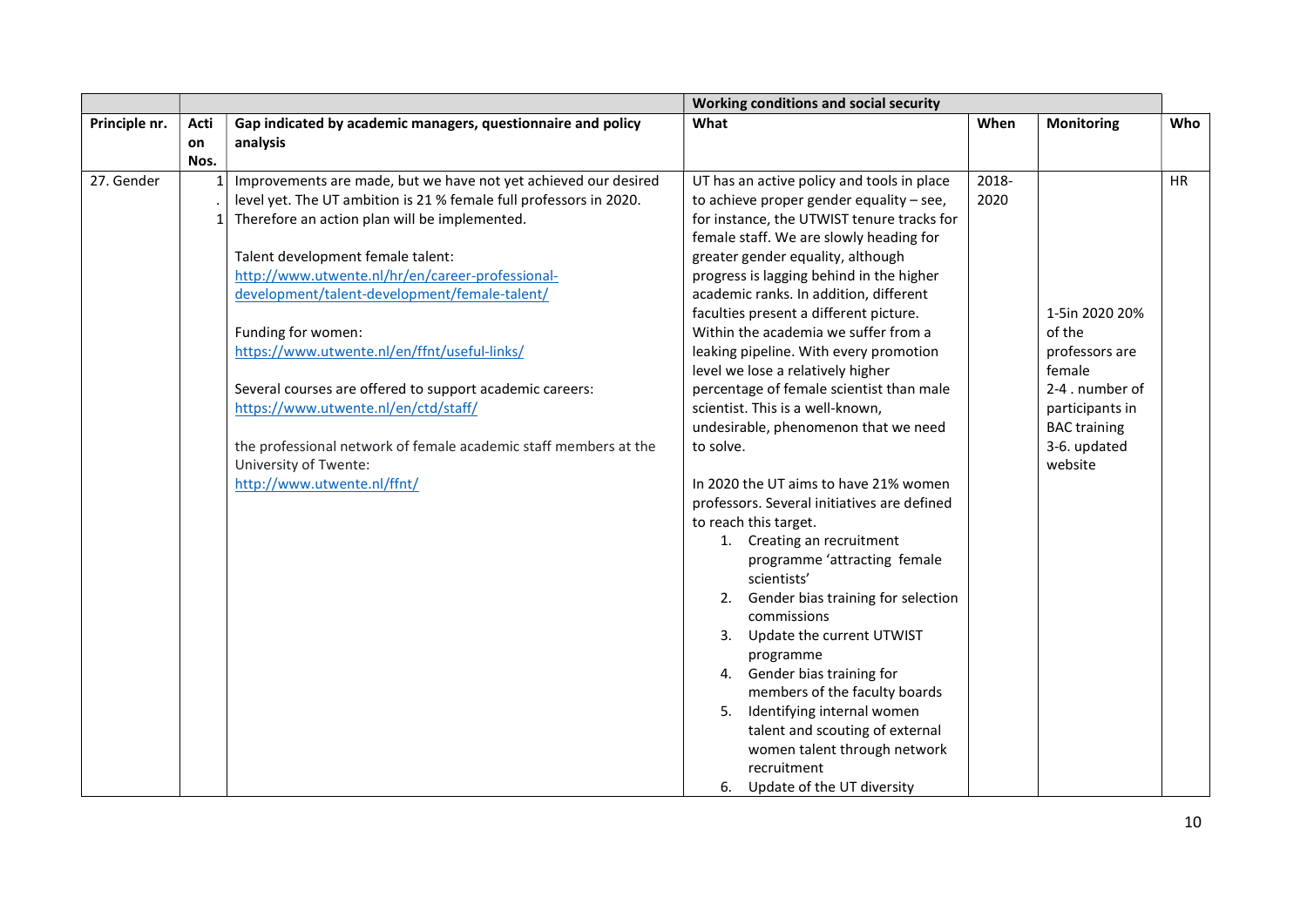|            |     |                                                                         |    | website                                                                          |       |                  |           |
|------------|-----|-------------------------------------------------------------------------|----|----------------------------------------------------------------------------------|-------|------------------|-----------|
|            |     |                                                                         |    | https://www.utwente.nl/en/orga                                                   |       |                  |           |
|            |     |                                                                         |    | nization/careers/diversity/                                                      |       |                  |           |
|            |     |                                                                         |    |                                                                                  |       |                  |           |
|            |     |                                                                         |    |                                                                                  |       |                  |           |
|            |     |                                                                         |    |                                                                                  |       |                  |           |
| 28. Career | 1.1 | UT offers a wide range of development options which are open to all     |    | Career development, Value of mobility,                                           | 2018- | Raising the      | <b>HR</b> |
| developmen |     | academic staff, regardless of the nature of their contracts or stage of |    | access to career advice:                                                         | 2019  | academic staff   |           |
|            |     | career (www.utwente.nl/mycareer). On offer are several training         |    | We want to improve continuously by                                               |       | intake           |           |
|            |     | courses, as well as more individualized development options such as     |    | consulting candidates and provide them                                           |       | percentage for   |           |
|            |     | career guidance, mentoring or coaching. Not everybody is aware that     |    | with career development opportunities.                                           |       | career and       |           |
|            |     | these options exist; this is something UT really needs to work on. In   |    | 1. Academic staff will be made more                                              |       | career           |           |
|            |     | addition, careers and career development should be a key subject to     |    | aware of the career development                                                  |       | development      |           |
|            |     | be raised by managers and staff throughout the year, but especially     |    | courses which are on offer and of the                                            |       | advice to 30% by |           |
|            |     | during annual appraisals. At present, some managers and                 |    | existence of the Career Development                                              |       | 2020 (up from    |           |
|            |     | departments do this, while others do not. By ensuring that career       |    | Centre (which offers mentoring and                                               |       | 25% at present)  |           |
|            |     | development is brought up during appraisals, we will create greater     |    | career counselling, among other                                                  |       |                  |           |
|            |     | career consciousness and active career-mindedness within our            |    | things):                                                                         |       |                  |           |
|            |     | university                                                              |    | www.utwente.nl/mycareer                                                          |       |                  |           |
|            |     | Career tracks and prospects for teachers and researchers:               |    | ww.utwente.nl/ctd/en                                                             |       |                  |           |
|            |     | In addition to the guidance options listed above, UT focuses on:        |    |                                                                                  |       |                  |           |
|            |     | The promotion system for talented researchers (tenure track)            |    |                                                                                  |       |                  |           |
|            |     | In order to make ourselves a more attractive employer and to            | 2. | We will continue optimizing<br>our                                               |       |                  |           |
|            |     | challenge and facilitate talented researchers, UT implemented a         |    | career development<br>policy<br>for                                              |       |                  |           |
|            |     | tenure track policy between 2009 and 2015, to help academic staff       |    | talented researchers.                                                            |       |                  |           |
|            |     | develop their careers. As the interviews conducted as part of the       |    |                                                                                  |       |                  |           |
|            |     | HRS4R process showed, the assessment system could do with some          | 3. | We will defined transparent career                                               |       |                  |           |
|            |     | fine-tuning. In order to optimize the further development of the        |    | prospects for UT teaching staff (see                                             |       |                  |           |
|            |     | tenure track, a university-wide tenure track committee presented its    |    | $33.$ ).                                                                         |       |                  |           |
|            |     | assessment to the Board of Governors in the middle of 2015. The         |    |                                                                                  |       |                  |           |
|            |     | committee used this assessment to draw up recommendations for           | 4. | We organised a training in annual                                                |       |                  |           |
|            |     | the further improvement of the tenure track system.                     |    | reviews for all scientific and support<br>staff in leadership positions in order |       |                  |           |
|            |     | Career tracks and prospects for teaching staff                          |    | to make the annual reviews more                                                  |       |                  |           |
|            |     | In close consultation with stakeholders, the HR department has          |    | focused<br>performances,<br>on                                                   |       |                  |           |
|            |     | defined several actions, which are referred to under principle No 33:   |    | professional development and career                                              |       |                  |           |
|            |     | Teaching.                                                               |    | paths.                                                                           |       |                  |           |
|            |     |                                                                         |    |                                                                                  |       |                  |           |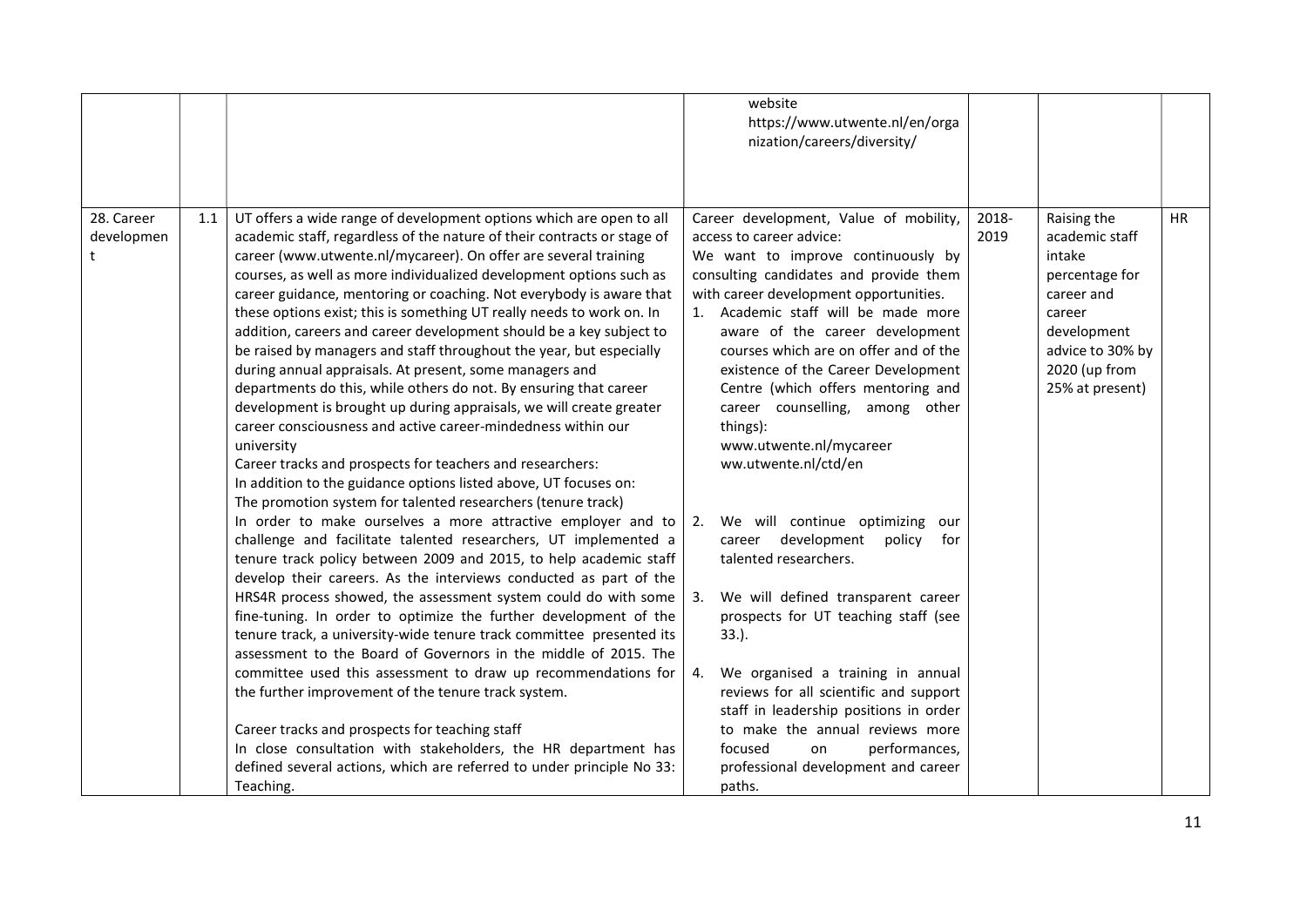|                               |     | http://www.vsnu.nl/CAO/CAO-universiteiten.htm<br>http://www.utwente.nl/hr/mijnloopbaan/<br>http://www.utwente.nl/hr/loopbaan/jaargesprek/<br>http://www.utwente.nl/ctd/<br>http://www.utwente.nl/hr/loopbaan/talentontwikkeling/tenure trac<br>k/ | Interactive video's for training in<br>5.<br>annual reviews were made available<br>in addition to the face2face training.<br>(https://www.utwente.nl/nl/hr/loopb<br>aan/jaargesprek/handleiding-<br>formulier-jaargesprek-ut.pdf)                                                                                                                                                                                                                                                                                                                                                                                                                                                                                                                                                                                                                                                                                                                         |      |                                                                                                              |            |
|-------------------------------|-----|---------------------------------------------------------------------------------------------------------------------------------------------------------------------------------------------------------------------------------------------------|-----------------------------------------------------------------------------------------------------------------------------------------------------------------------------------------------------------------------------------------------------------------------------------------------------------------------------------------------------------------------------------------------------------------------------------------------------------------------------------------------------------------------------------------------------------------------------------------------------------------------------------------------------------------------------------------------------------------------------------------------------------------------------------------------------------------------------------------------------------------------------------------------------------------------------------------------------------|------|--------------------------------------------------------------------------------------------------------------|------------|
| 28. Career<br>developmen<br>t | 2.1 |                                                                                                                                                                                                                                                   | Implement most urgent<br>recommendations of the university-wide<br>tenure track committee on the<br>optimization of this talented researchers<br>assessment system.                                                                                                                                                                                                                                                                                                                                                                                                                                                                                                                                                                                                                                                                                                                                                                                       | 2018 | Most urgent<br>recommendatio<br>ns will be<br>implemented                                                    | <b>HR</b>  |
| 29 Value of<br>mobility       | 1.1 | See 28                                                                                                                                                                                                                                            | Our strategy, Vision 2020, strongly<br>emphasizes internationalization and the<br>need for an outward orientation, which<br>both<br>comprises<br>intense<br>more<br>the<br>business<br>collaboration<br>with<br>community and more frequent overseas<br>visits. These strategic objectives for the<br>departments and their individual staff<br>members must be reflected in annual<br>appraisals, in the sense that they must be<br>discussed and that they must be reflected<br>in target and development agreements.<br>At present academic staff are granted a<br>range of opportunities to improve their<br>mobility. Take, for instance, work<br>placements, sabbaticals,<br>educational<br>absence and<br>conference<br>leave of<br>attendance. It is important that our<br>employees be made aware of these<br>and<br>that<br>opportunities<br>they<br>be<br>encouraged to take them. However, it is<br>employees' own responsibility to identify | 2019 | Ascertaining<br>that academic<br>staff is familiar<br>with<br>opportunities<br>created by<br>mobility grants | HR/S<br>&B |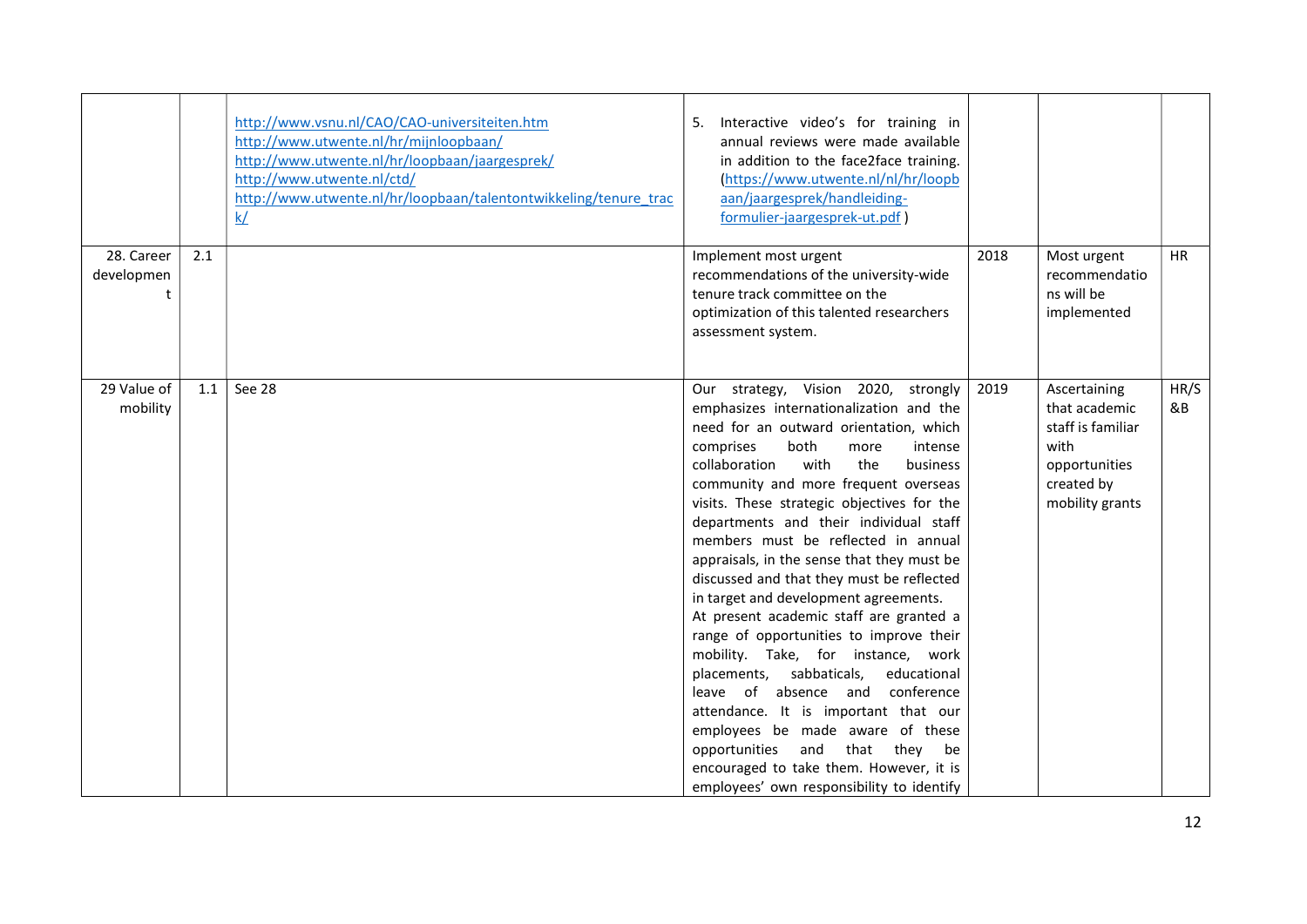|     |        | such opportunities; UT will merely           |      |           |
|-----|--------|----------------------------------------------|------|-----------|
|     |        | facilitate their taking them. In addition,   |      |           |
|     |        | UT may want to look into and promote         |      |           |
|     |        | the opportunities created by grant           |      |           |
|     |        | schemes such as Erasmus.                     |      |           |
|     |        | http://www.vsnu.nl/CAO/CAO-                  |      |           |
|     |        | universiteiten.htm                           |      |           |
|     |        | http://www.utwente.nl/hr/arbeidsvoorw        |      |           |
|     |        | aarden/verlof/educatie/                      |      |           |
|     |        | https://www.utwente.nl/en/hr/career-         |      |           |
|     |        | professional-development/                    |      |           |
|     |        | https://www.utwente.nl/en/hr/career-         |      |           |
|     |        | professional-development/talent-             |      |           |
|     |        | development/tenure-track/                    |      |           |
| 1.2 | See 28 | All UT employees are allowed to apply for    | 2018 | <b>HR</b> |
|     |        | career counselling, regardless of what       |      |           |
|     |        | type of contract they are on. Career         |      |           |
|     |        | counselling involves internal services as    |      |           |
|     |        | well as services provided by external        |      |           |
|     |        | partners. All these services are on offer at |      |           |
|     |        | the Career Development Centre, which         |      |           |
|     |        | also serves as a kind of reception desk for  |      |           |
|     |        | questions about one's career and career      |      |           |
|     |        | development. Not everyone is aware of        |      |           |
|     |        | the existence of these services; UT will     |      |           |
|     |        | have to publicize them more. In addition,    |      |           |
|     |        | career development must be made be a         |      |           |
|     |        | regular topic of discussion between          |      |           |
|     |        | academic managers and employees. We          |      |           |
|     |        | must promote the establishment of a          |      |           |
|     |        | culture where it is normal to think and      |      |           |
|     |        | talk about careers                           |      |           |
|     |        |                                              |      |           |
|     |        | http://www.vsnu.nl/CAO/CAO-                  |      |           |
|     |        | universiteiten.htm                           |      |           |
|     |        | https://www.utwente.nl/en/ctd/               |      |           |
|     |        | https://www.utwente.nl/en/hr/my-             |      |           |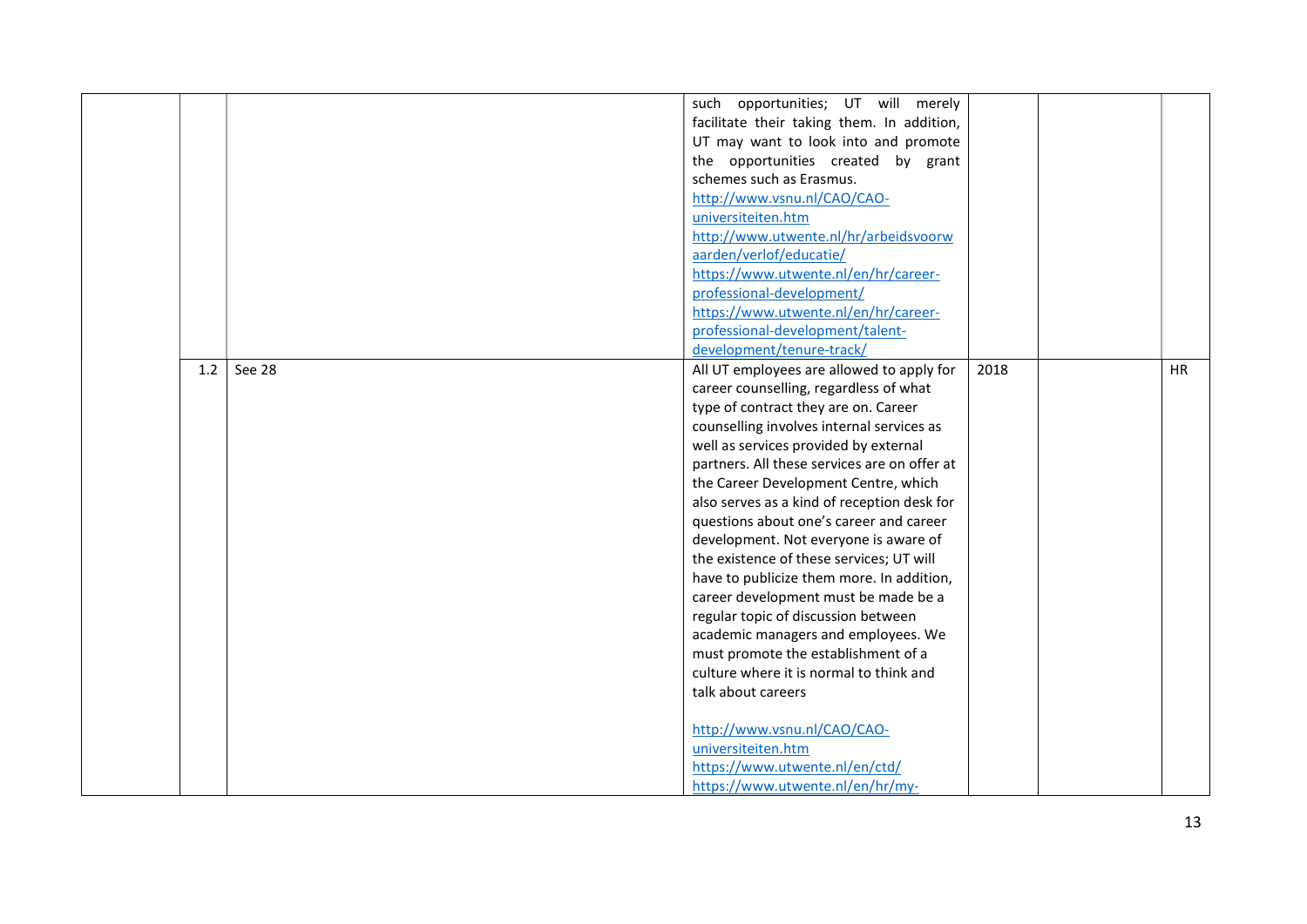|              |     |                                                                                                                                                                                                                                                       | career/                                                                                                                                                                                                                                                                                                                                                                                                                                                                                                                                                                                                                                                                                                                                                                                                                                   |               |                                                                                                                                                  |                        |
|--------------|-----|-------------------------------------------------------------------------------------------------------------------------------------------------------------------------------------------------------------------------------------------------------|-------------------------------------------------------------------------------------------------------------------------------------------------------------------------------------------------------------------------------------------------------------------------------------------------------------------------------------------------------------------------------------------------------------------------------------------------------------------------------------------------------------------------------------------------------------------------------------------------------------------------------------------------------------------------------------------------------------------------------------------------------------------------------------------------------------------------------------------|---------------|--------------------------------------------------------------------------------------------------------------------------------------------------|------------------------|
| 33. Teaching | 1.1 | In 2018, the HR department has developed an innovative career<br>policy for teaching staff, designed to better recognize, show<br>appreciation for and reward good performance in teaching and make<br>good educators as visible as good researchers. | This policy is received positively by the<br>UT-community and the coming years the<br>implementation will be stimulated,<br>supported and monitored by HR<br>the possibility to follow a career path with<br>focus on education is introduced<br>criteria for teaching excellence (based on<br>the frame work of teaching Excellence of<br>Ruth Graham) are defined<br>- implementation plan is developed<br>realised; several activities are included<br>implemented (e.g. toolbox is ready,<br>assessment forms are adjusted, trainings<br>are operational, etc.)<br>training of selection and assessment<br>committees, training in annual reviews<br>with attention for teach teaching<br>excellence<br>- policy plan will have been formalized en<br>of 2017<br>- number of employees that chose a<br>career with focus on education | 2018-<br>2019 |                                                                                                                                                  | HR.                    |
|              | 1.2 |                                                                                                                                                                                                                                                       | Teaching staff got more opportunities for<br>professionalization. The emphasis is on a<br>professionalization courses for<br>experienced teachers (the SUTQ (senior<br>university teaching qualification) and<br>SUEQ (senior university examination<br>qualification) and ELP (Educational<br>Leadership programme)). These courses                                                                                                                                                                                                                                                                                                                                                                                                                                                                                                      | 2018          | - the pilot<br>course will have<br>been taught and<br>evaluated<br>- stakeholders<br>will have given<br>the course a<br>favourable<br>assessment | <b>CELT</b><br>&<br>HR |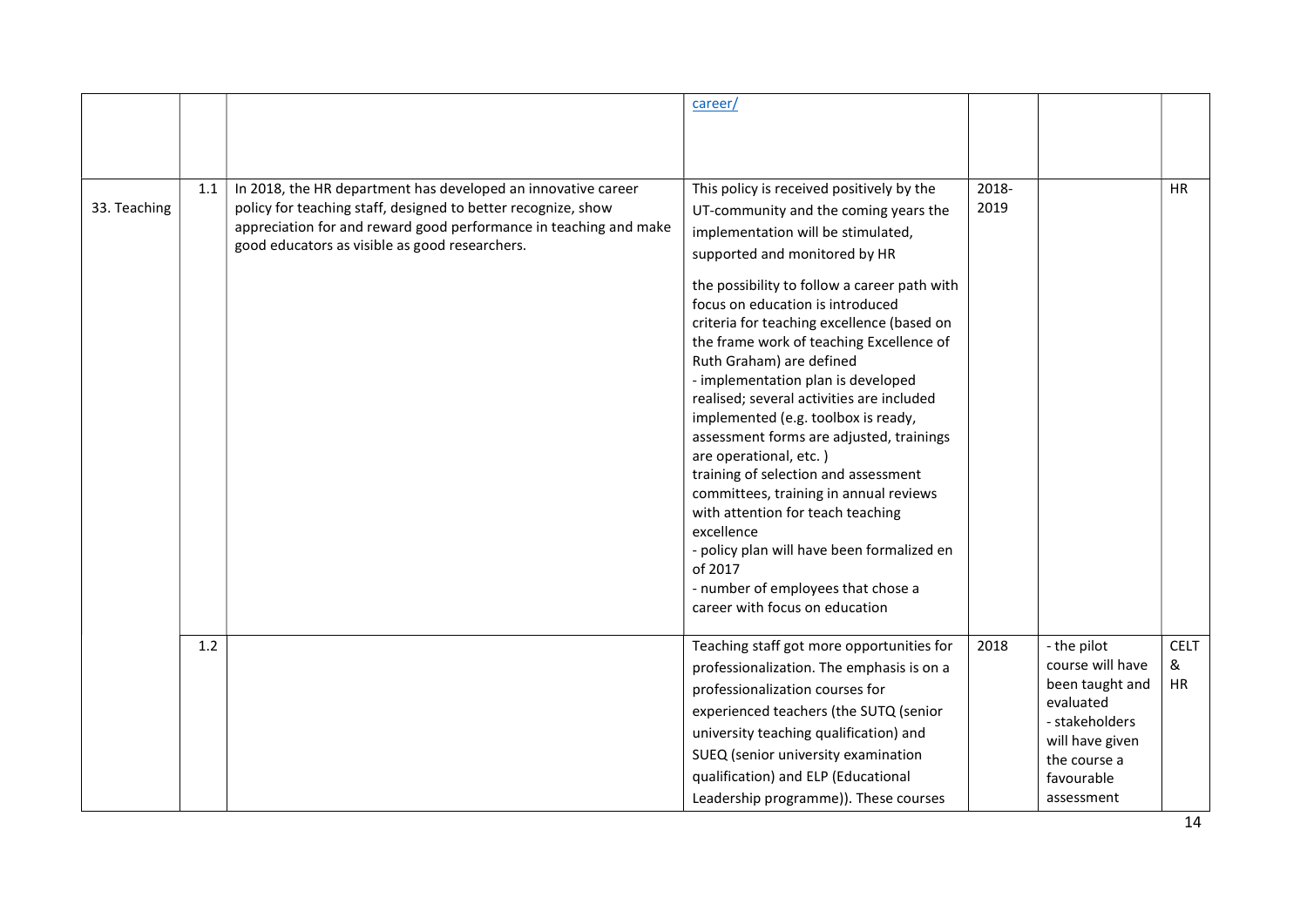|                                                |                                                                                                                                                                                                                                                                                                                                                                                                                                                              | for experienced teachers are up and<br>running since 2016. In addition, there will<br>be more and better courses for beginning<br>teachers. The Educational Service will be<br>the driving force<br>Improving the pilot-programme focusing<br>on experienced teachers: the SUTQ<br>(Senior University Teaching Qualification)                                                                                                                                                                                                                                                                                                                                                                                                                                                                                                                                                                                                                                                                                                                                                                            |               | (80% of<br>participants and<br>managers<br>approve of the<br>course)<br>-number of<br>training<br>participants |           |
|------------------------------------------------|--------------------------------------------------------------------------------------------------------------------------------------------------------------------------------------------------------------------------------------------------------------------------------------------------------------------------------------------------------------------------------------------------------------------------------------------------------------|----------------------------------------------------------------------------------------------------------------------------------------------------------------------------------------------------------------------------------------------------------------------------------------------------------------------------------------------------------------------------------------------------------------------------------------------------------------------------------------------------------------------------------------------------------------------------------------------------------------------------------------------------------------------------------------------------------------------------------------------------------------------------------------------------------------------------------------------------------------------------------------------------------------------------------------------------------------------------------------------------------------------------------------------------------------------------------------------------------|---------------|----------------------------------------------------------------------------------------------------------------|-----------|
| 38<br>continuing<br>professional<br>developmen | http://www.vsnu.nl/CAO/CAO-universiteiten.htm<br>1.1<br>http://www.utwente.nl/hr/loopbaan/jaargesprek/<br>http://www.utwente.nl/en/education/post-graduate/tgs/prodoc/<br>http://www.utwente.nl/hr/arbeidsvoorwaarden/verlof/educatie/<br>http://www.utwente.nl/ctd/<br>http://www.utwente.nl/hr/loopbaan/docentprofessionalisering/bko/<br>http://www.utwente.nl/hr/arbeidsvoorwaarden/cao regelingen ged<br>ragscodes/regelingen/opleidingsregeling/<br>1. | For the realization of the goals set in<br>Vision 2020, it is necessary that the<br>content of the courses offered is optimally<br>in line with the wishes and needs of the<br>employees of the UT. From Vision 2020,<br>the objective is to focus on Professional<br>Development and further optimize the<br>competency of employees of the UT. Our<br>ambition is continuous improvement of<br>the training and course offerings for both<br>the academic and the support staff.<br>Furthermore, we will explore how HR can<br>encourage the continuous professional<br>development of staff, e.g. select a flagship<br>project within the UT which executives<br>can encourage to take a pro-active role in<br>encouraging employees (ongoing)<br>professional development. The courses<br>will be given mainly in English with a few<br>exceptions. The offer will include the<br>themes of Vision 2020 such as<br>intercultural aspects and<br>internationalization.<br>To offer new learning forms we now offer<br>opportunities for on line learning by<br>means of Future Learn and Good Habitz. | 2018-<br>2019 | Content of<br>development<br>and training<br>programmes                                                        | <b>HR</b> |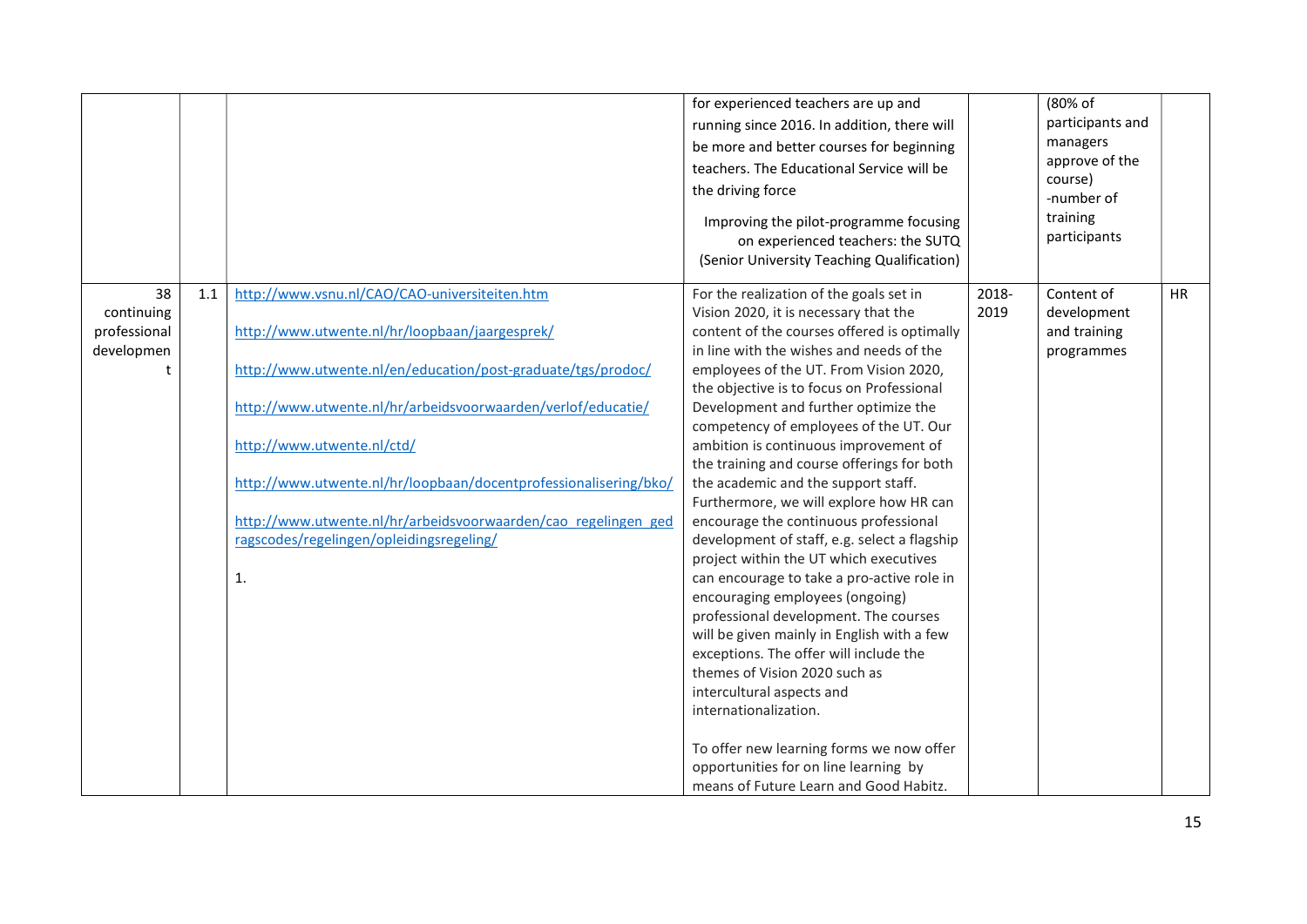|  | Future Learn promotes international<br>communication between course<br>participants and stimulates international<br>networking.                                                                                                                                              |  |  |
|--|------------------------------------------------------------------------------------------------------------------------------------------------------------------------------------------------------------------------------------------------------------------------------|--|--|
|  | In the near future our career<br>development center will investigate how<br>we incorporate new possibilities for<br>professionalisation by means of blended<br>learning, networks, knowledge bases and<br>further adjustment to internationalization<br>of the organization. |  |  |

As the establishment of an Open Recruitment Policy is a key element in the HRS4R strategy, please also indicate how your organisation will use the Open, Transparent and Merit-Based Recruitment Toolkit and how you intend to implement/are implementing the principles of Open, Transparent and Merit-Based Recruitment. Although there may be some overlap with a range of actions listed above, please provide a short commentary demonstrating this implementation.

If your organisation already has a recruitment strategy which implements the principles of Open, Transparent and Merit-Based Recruitment, please also list the web link where this strategy can be found.

Actions addressing the implementation of Open, Transparent, Merit-Based Recruitment principles:

The OMT-R will be taken into account in the context of a HR project called Recruitment 2020. The aim of the project is to implement the strategic Recruitment policy for the coming years based on client needs and the international labour market.

At least the following main topics will have our attention:

• The University of Twente must be prepared to be the first (university) (of the Netherlands) to deploy new technology that can improve both recruitment and selection.

- Focus on fact-based, data driven, decision-making.
- Dare to experiment and evaluate each experiment on the basis of data.
- Testing competencies in selection process.
- More explicitly and explicitly include soft skills in selection.
- Provide recruitment tooling that can be used internationally / worldwide.
- Provide a soft landing after the hire (onboarding).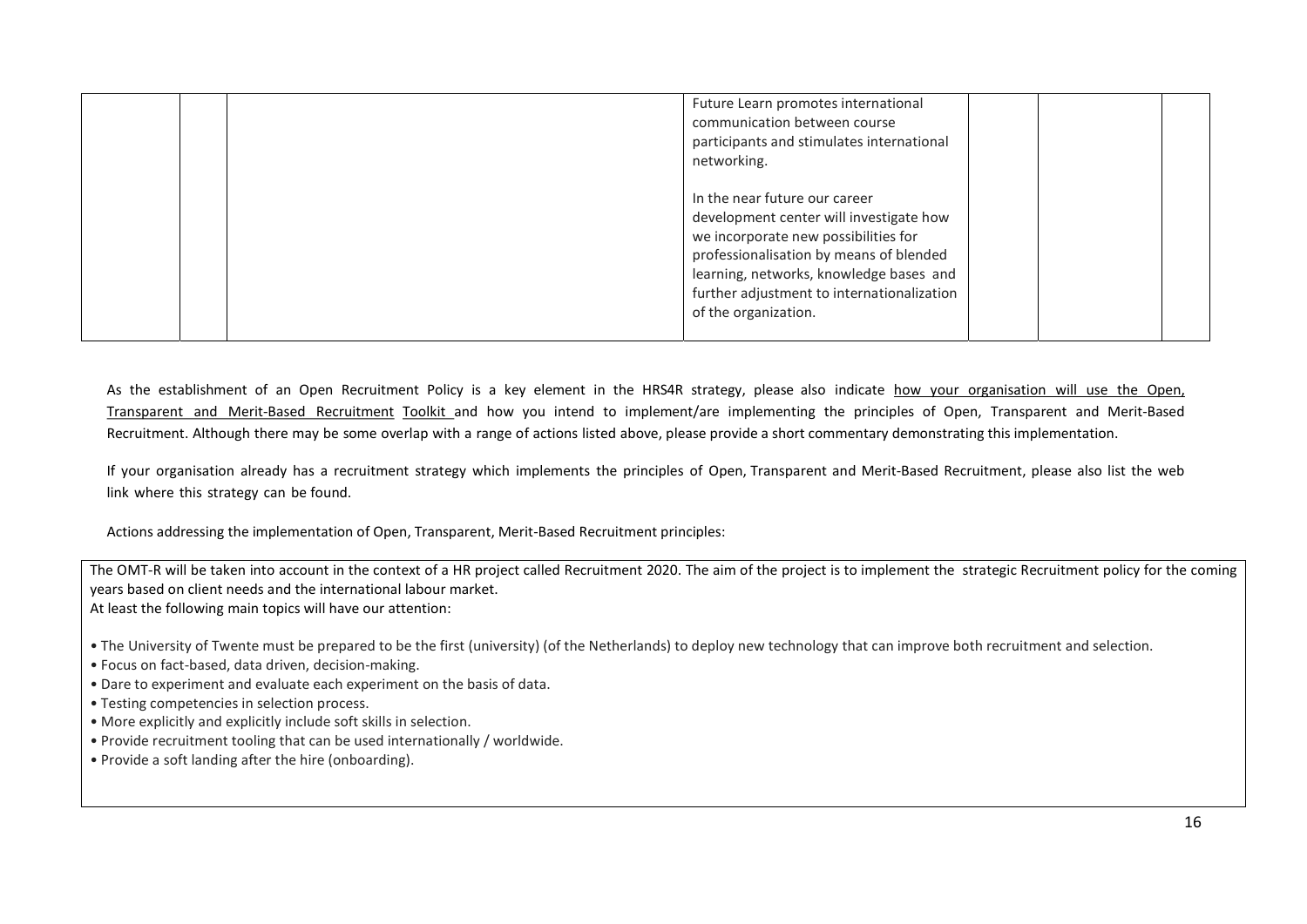## 4. IMPLEMENTATION (MAX. 1 PAGE)

Please provide an overview of the expected implementation process. You can use the following questions as a guideline in your description:

#### Do you have an implementation committee and/or steering group regularly overseeing progress?

The HR management team is responsible for overseeing the whole process. This management team includes HR managers of the faculty's. Besides the HR management team we install a steering group with all the board members of the faculty's responsible for research ( Research portfolio holders)

#### How do you involve the research community, your main stakeholders, in the implementation process?

Within the UT we have decentralized HR departments who are responsible for executing HR advice within the faculties and departments. The HR advisors have intensive contact with the research community regarding our HR policies and services.

In the development of central HR policy, university committees are asked for input depending on the subject. After the HR policy has been established the final policy is shared with stakeholders within the University Commission for Business Management via the post-CvB meeting. These stakeholders share the policy with the involved employee within their unit of faculty.

The governance of the University of Twente is laid down in the management regulation 2018 which is based on the law of higher education. Below you will find an explanation on the various central bodies of the University of Twente which are involved in the development of (HR) policy's depending on the subject.

## Central bodies

#### CvB-deans (CvB-D):

Th CvB-D is formed by the executive board and the deans of the 5 faculties. The CvB-D includes the coordination and preparation of general matters concerning the UT, including faculty research, education and management.

The Executive Board establishes policy with regard to general affairs in close consultation within the CvB-D.

#### Strategic Council (SB):

The SB is formed by the Executive Board, the secretary of the university, the deans on behalf of the faculty boards and the scientific directors. The SB primarily conducts the coordination and preparation of the substantive strategic research policy of the UT as a whole. The Executive Board establishes the strategic research policy of the university in close consultation with the SB.

## Central Advisory bodies

#### University Commission for Education (UC-OW):

The UC-OW consists of at least the education portfolio holder from each faculty, representatives from the relevant departments and two student members who are nominated by the University Council for a period of 1 year. In the UC-OW, the coordination and preparation of university education policy and implementation take place.

#### University Research Committee (UC-OZ):

The UC-OZ consists of at least the academic directors, the research portfolio holder from each faculty and representatives from the relevant departments. At the UC-OZ, the coordination and preparation of the university research policy take place.

#### University Commission for Business Management (UC-B):

The UC-B consists in any case of the secretary of the university, the portfolio holders of operational management of the faculties and service directors. In the UC-B, the coordination and preparation of the university management policy and implementation take place.

#### University Commission for Innovation (UC-I):

In the UC-I, the coordination and preparation of the valorisation policy and implementation take place. The Executive Board determines the composition of the UC-I.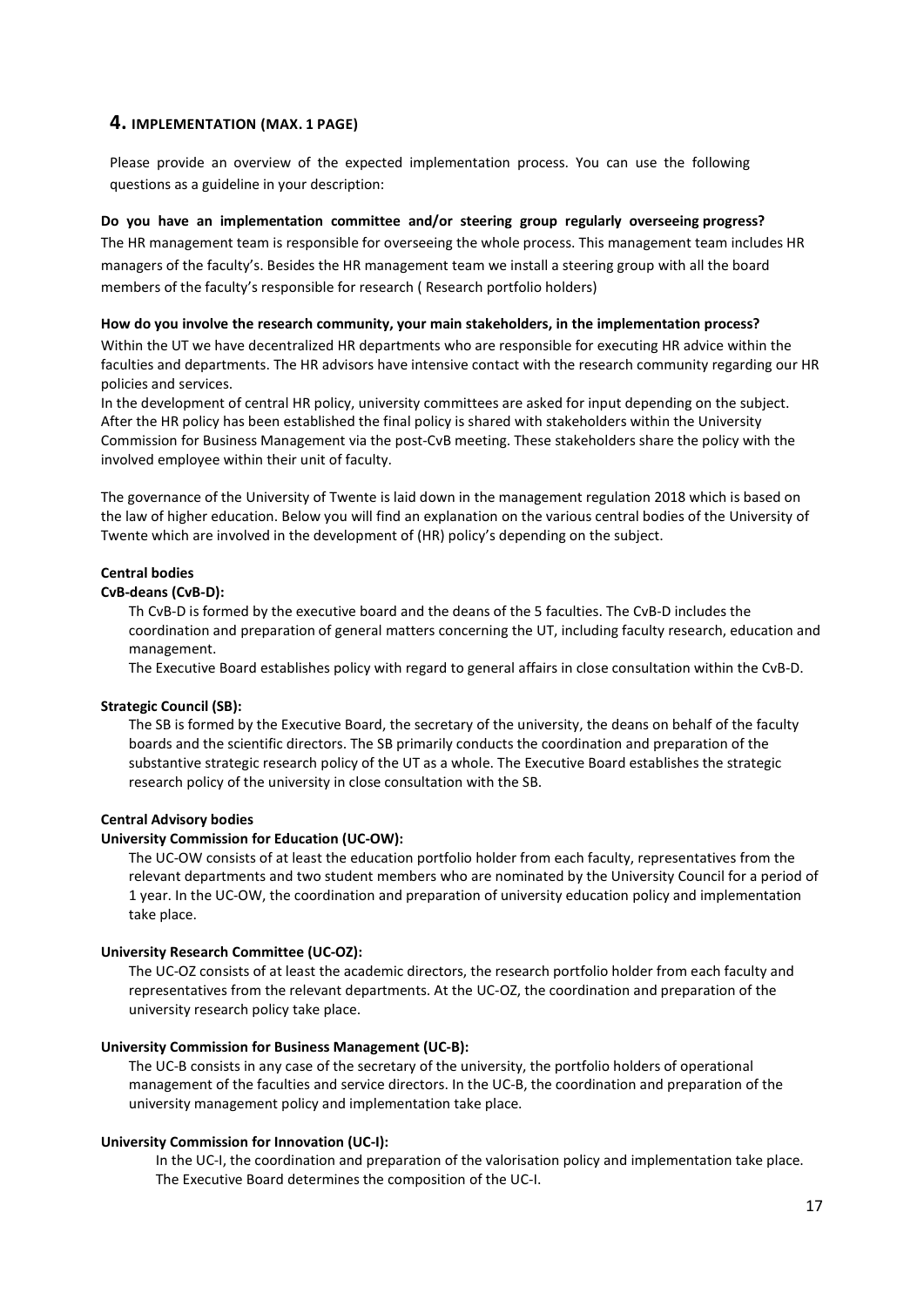# For explanation:

#### Executive board:

The Executive Board consists of 3 members, including the Rector Magnificus of the University. The Executive Board is charged with the management of the university as a whole and with the management thereof. The Executive Board exercises the tasks and powers that are assigned to the institutional management by or pursuant to the WHW.

### Faculty Board:

The faculty board consists of four members, namely the dean, a portfolio holder for business operations, a portfolio holder for education and a portfolio holder for research. The Faculty Board is responsible for the general management of the faculty. It is responsible for the management and organization of the faculty for education and scientific practice. The dean works on behalf of the faculty board on the board of the university, including through participation in the SB and consultation with the Executive Board about the preparation of the institution plan and the budget.

#### How will your organisation ensure that the proposed actions will also be implemented?

Development project teams work on the implementation of the HR policy's presented in the actionplan. Within the UT we make use of an 'agile way of working' in project teams to make sure that continues improvement is the standard.

## Is there evidence of any alignment of the HRS4R with organisational policies? For example, is the HRS4R recognized in organisation's research strategy, overarching HR policy?

The HR policy aligns with the UT organization strategy . All proposed actions are in line with either the organization strategy or the HR strategy. The UT's ambitions are specified within four strategic goals:

- Developing global citizens
- Making a real impact
- Stimulating an entrepreneurial mindset and behavior
- Experimenting, pioneering, innovating & campus

#### Vision 2019 – 2022

HR facilitates the above mentioned UT goals primarily through initiatives on talent management and recruitment.A good UT practice in these areas is essential to realize the ambition and improve our international position in science.

With our HR services we aim to reduce administrative hassle with a personal touch and still be compliant with a transparent set of rules and regulations. This maximizes the available time and energy of scientists to deliver our primary UT goals on education, research and valorization. The fundament of HR is prepared to respond with agility to the changing needs from the organization. However, the HR services in 2018 are not as simple to find and easy to use, as can be expected in times of unprecedented digital opportunities. We need to improve this continuously.HR only has strategic added value if it goes beyond optimized hr services and processes. HR has to become a leader and not a follower in the relevant aspects of people and organizational development. This requires a sustainable, proactive and long-term orientated approach of HR. Leadership is vital to establish any sustainable hr practice. To implement HR policy's. Therefor the HR function has to establish a partnership with those who transform abstract policy's into concrete practices: the leaders in the organization regarding elements such as:

- Recruitment and selection for the present as well as the future organizational demands.
- Exemplary behavior of leaders to facilitate behavioral change needed to realize our strategic goals
- Identifying potential talent and continuous development of employees
- Recognize the added value of diversity and continuous personal and professional development.

#### Strategic themes 2019

The majority of the central HR capacity is spent on HR administration processes, provision of information and regular ad hoc service/support requests. This is 'business as usual' and takes about 70% of the HR capacity. Moreover only 30% of the Central HR capacity is dedicated to initiatives and projects improving the HR function. It is important to note that the strategic themes stated below only refer improvement capacity.